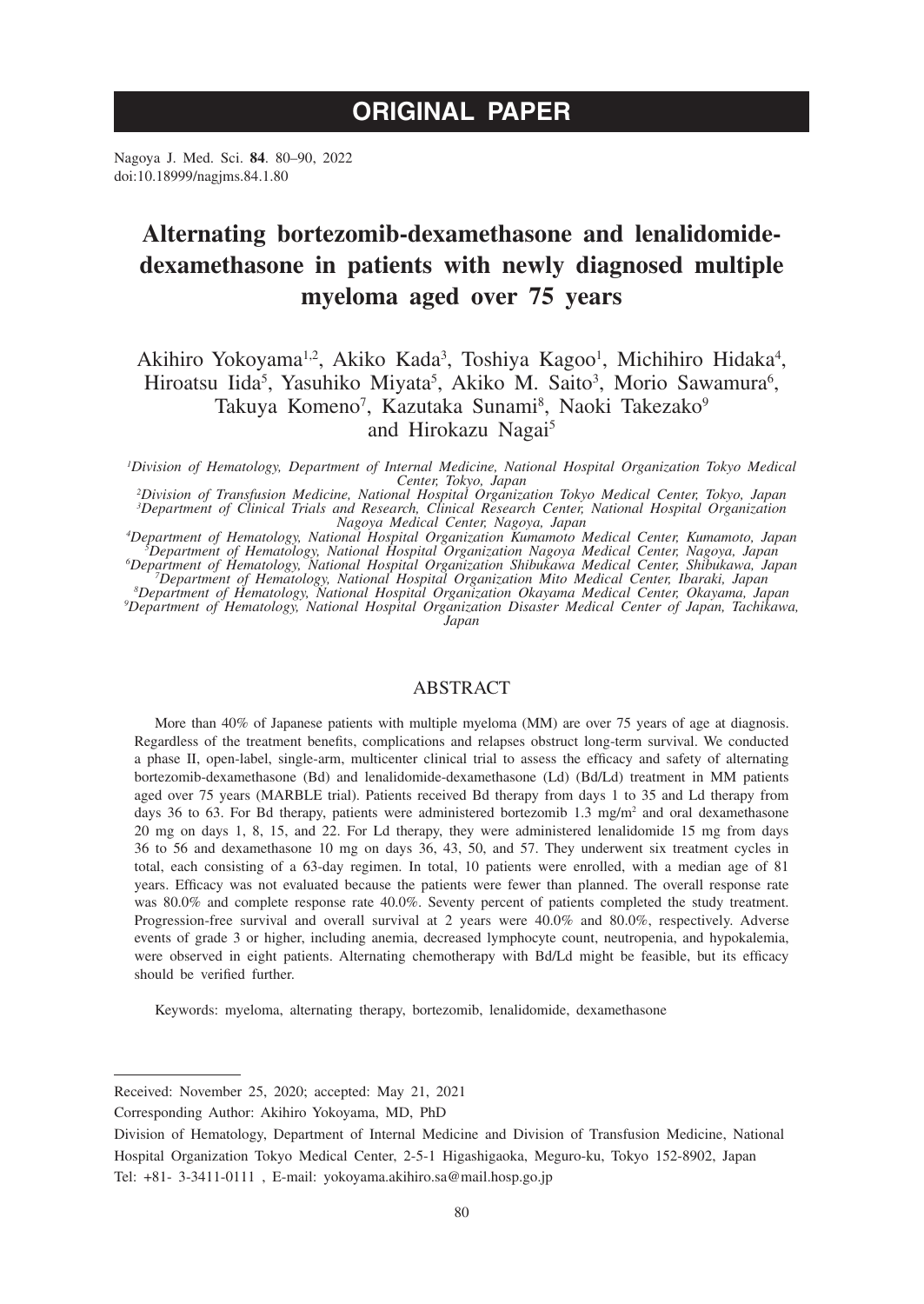Abbreviations: AEs: adverse events ASCT: autologous stem cell transplantation BMP: bortezomib/melphalan/prednisone Bd: bortezomib-dexamethasone Bd/Ld: bortezomib-dexamethasone and lenalidomide-dexamethasone CI: confidence interval CRR: complete response rate FIRST trial: Frontline Investigation of Revlimid and Dexamethasone Versus Standard Thalidomide trial Ld: lenalidomide plus low-dose dexamethasone MM: multiple myeloma NDMM: newly diagnosed multiple myeloma ORR: overall response rate OS: overall survival PFS: progression-free survival TTR: time to response UMIN: University Hospital Medical Information Network VGPR: very good partial response VISTA trial: Velcade as Initial Standard Therapy in Multiple Myeloma: Assessment with Melphalan and Prednisone trial

This is an Open Access article distributed under the Creative Commons Attribution-NonCommercial-NoDerivatives 4.0 International License. To view the details of this license, please visit (http://creativecommons.org/licenses/by-nc-nd/4.0/).

# **INTRODUCTION**

Multiple myeloma (MM) is caused by an accumulation of cancerous plasma cells, the terminally differentiated form of B-lymphocytes, in the bone marrow, and it is characterized by the production of an abnormal protein called monoclonal immunoglobulin (M-protein) by the tumor cells. This refractory disease shows several clinical symptoms, including hypercalcemia, renal insufficiency, anemia, and bone osteolytic changes, otherwise known as CRAB criteria, even in the novel agent era.<sup>1</sup>

Nevertheless, radical improvements in treatment outcomes have been accomplished by treatment with high-dose melphalan plus autologous stem cell transplantation (ASCT) as well as with novel chemotherapeutic agents, including bortezomib, lenalidomide, and thalidomide. However, these treatments have failed to improve long-term survival in elderly patients, who are generally ineligible for ASCT. Therefore, the greatest therapeutic benefits of these treatments are limited to patients under 70 years of age, mainly due to adverse events (AEs).<sup>2</sup>

Based on data from randomized phase III trials, the following two treatment options are recommended for elderly patients: bortezomib/melphalan/prednisone (BMP), based on the Velcade as Initial Standard Therapy in Multiple Myeloma: Assessment with Melphalan and Prednisone (VISTA) trial<sup>3</sup> and lenalidomide plus low-dose dexamethasone (Ld), based on the Frontline Investigation of Revlimid and Dexamethasone Versus Standard Thalidomide (FIRST) trial.<sup>4</sup> In Japan, both BMP and Ld are approved as front-line options.

Further, combination therapy with bortezomib-dexamethasone (Bd) has been investigated, mainly by the UPFRONT trial, a community-based phase IIIB study in the US, performed to compare three front-line regimens based on bortezomib (Bd, BMP, and Bd plus thalidomide) in ASCT-ineligible patients with MM; the study results suggested that a Bd treatment regimen balances efficacy and safety in elderly MM patients.<sup>5</sup>

To further improve the treatment outcome in this population, a triplet combination of bort-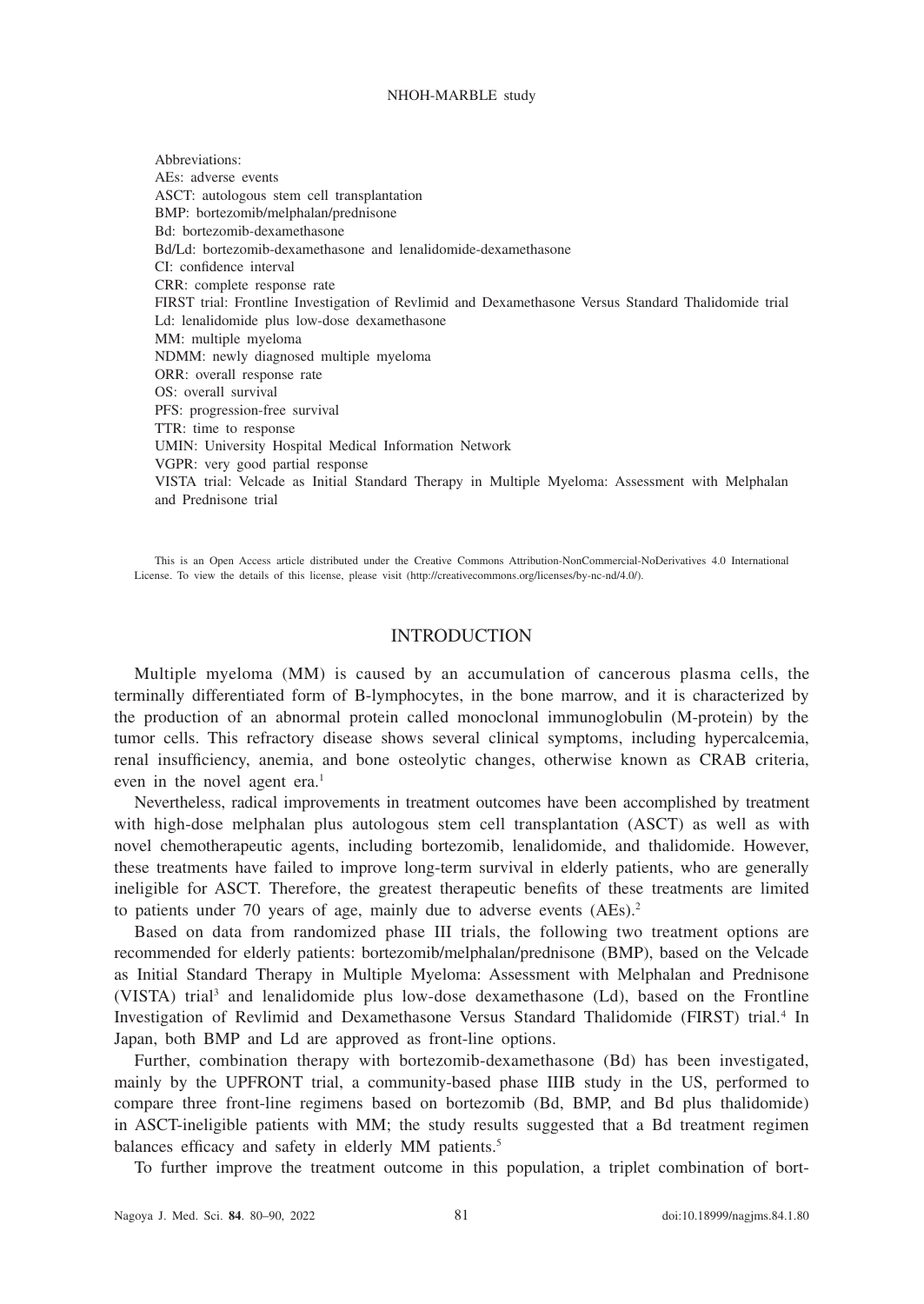ezomib plus Ld administered in a modified dose and schedule was examined; it was found to be a well-tolerated and effective treatment option for newly diagnosed MM (NDMM) patients aged over 65 years.<sup>6</sup>

Presently, despite the known benefits of these novel agents, most patients pass away after repeated relapses. There is little evidence supporting alternating chemotherapy as a treatment strategy for MM. The international phase II trial by Mateos MV et al comparing BMP and Ld administered in a sequential (121 patients) and alternating (120 patients) manner did not show differences in efficacy and safety between the two groups.7 In this study, Ld was administered after the start of bortezomib treatment because Ld was not approved for newly diagnosed or untreated MM in Japan when this study was designed. In our study, we investigated an alternating chemotherapy regimen of Bd and Ld (alkylator-free regimen) with respect to balancing safety, tolerability, and efficacy in elderly patients with ASCT-ineligible NDMM. We assumed that the side effects will be suppressed by alternating two drugs with different mechanisms of action as an initial treatment strategy for MM, leading to high efficacy and improved survival. Furthermore, we detected chromosomal abnormalities in patients using fluorescence in situ hybridization (FISH) and assessed whether the alternating treatment strategy suppresses clonal evolution.

## **METHODS**

#### *Trial design*

In this phase II, open-label, single-arm, multicenter trial, we assessed the efficacy and safety of alternating Bd and Ld as an induction therapy for NDMM patients aged 75 years or more who were ineligible for ASCT. Patients who satisfied the eligibility criteria were enrolled in the study. The details of this study are described elsewhere.<sup>8</sup>

This study was performed at 22 facilities in Japan and was registered in the Clinical Trial Registry of the University Hospital Medical Information Network (UMIN), Japan (Registration Number: UMIN000013773).

#### *Interventions*

Patients were enrolled in the trial within 4 weeks of diagnosis and began treatment according to the study protocol. Patients received Bd therapy from days 1 to 35 (for 35 days) and Ld therapy from days 36 to 63 (for 28 days). Patients underwent a total of six treatment cycles, each consisting of a 63-day regimen, as mentioned above. The starting doses of bortezomib and lenalidomide were adjusted based on patient age, general condition, and renal function.

For Bd therapy, patients were administered bortezomib 1.3 mg/m<sup>2</sup> and oral dexamethasone 20 mg on days 1, 8, 15, and 22. The site of bortezomib administration was rotated between sessions to avoid consecutive injections at the same site (eg, left thigh, right thigh, abdomen). Following Bd therapy, patients were administered lenalidomide 15 mg from days 36 to 56 and dexamethasone 10 mg on days 36, 43, 50, and 57 as Ld therapy. A physician decided whether each patient should receive treatment in an inpatient or outpatient setting.

It was recommended to administer antibacterial agents, antifungal agents, or sulfamethoxazoletrimethoprim to prevent infectious diseases and to use anticoagulants or antiplatelet agents to prevent deep vein thrombosis in patients who were concerned about the increase in the risk of venous thromboembolism.

We performed the chromosome test (G-binding) and FISH test at baseline 2–4 weeks before the treatment started. The myeloma FISH panel included the following: Vysis LSI IGH/CCND1 XT Dual Color Dual Fusion Probes probe to detect t(11;14)(q13;q32), Vysis LSI IGH/FGFR3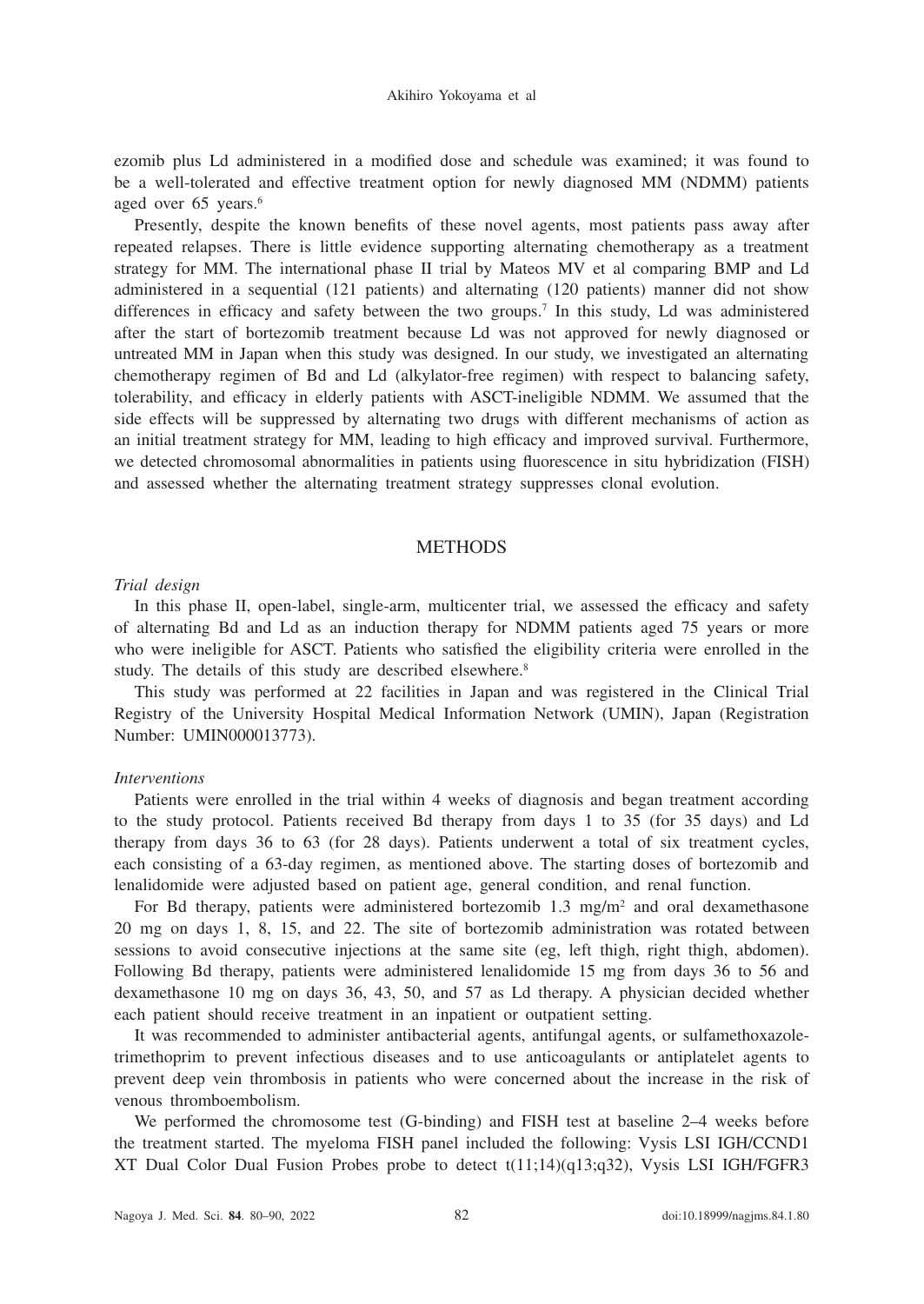Dual Color Dual Fusion Probes to detect t(4;14)(p16;q32), Vysis LSI IGH/MAF Dual Color Dual Fusion Probes probe to detect t(14;16)(q32;q23), Vysis LSI IGH/MYC/CEP 8 Tri-Color Dual Fusion FISH Probes to detect t(8;14)(q24;q32), Vysis LSI D13s319/13q34 FISH Probes to detect deletion of 13q14, Vysis LSI TP53 SpectrumOrange/ CEP 17 SpectrumGreen Probes to detect deletion of p53 (17p13.1), CKS1B/CEN1p Dual Color FISH Probe to detect chromosome 1q21 gain, AHCYL1/CEN1p Dual Color FISH Probe to detect deletion of 1p13, and CDKN2C/ CEN1p Dual Color FISH Probe to detect deletion of 1p32.

Further, we conducted a comprehensive geriatric assessment, including the Cumulative Illness Rating Scale for Geriatrics, at baseline.<sup>9</sup>

## *Sample size*

One trial reported that Ld therapy achieved an overall response rate (ORR) of 70.4% in untreated MM patients aged 75 years or older.10 In contrast, the EVOLUTION study revealed ORRs of 85% and 88% for bortezomib-lenalidomide-dexamethasone and bortezomib-dexamethasonecyclophosphamide-lenalidomide therapies in a population of untreated MM patients, respectively.11 We expected our approach of alternating chemotherapy with Bd and Ld to achieve an ORR of 88%. Thereby, the required sample size was calculated as  $n = 32$ , assuming an expected response rate of 88%, a threshold response rate of 70.4%,  $\alpha = 0.05$  (one-sided), and  $\beta = 0.2$ (80% power), based on a binomial distribution. However, we set the sample size at 35 according to a dropout rate of 10%.

#### *Statistical methods*

The primary endpoint was the ORR during the period of alternating chemotherapy with Bd and Ld. Secondary endpoints were AEs, the proportion of treatment continuation, complete response rate (CRR), very good partial response (VGPR), progression-free survival (PFS), overall survival (OS), and time to response (TTR).

ORR, CRR and VGPR were estimated with 90% confidence intervals (CIs). Survival curves of PFS, OS and TTR were calculated using the Kaplan–Meier method; CI was calculated using Greenwood's formula. Further, the occurrence of worst-grade AEs, grade-3 or higher AEs, and serious AEs were calculated.

## RESULTS

#### *Patient demographics*

Ten patients were enrolled between October 2014 and March 2016 from three centers of the National Hospital Organization in Japan. The study ended before reaching the target sample size because of slow accrual. All patients (five men and five women) were included in the intentionto-treat analysis. Patient characteristics are shown in Table 1.

|                    | $n \ (\%)^*$ |
|--------------------|--------------|
| Number of patients |              |
| Gender             | 10           |
| Male               | $5(50.0\%)$  |
| Female             | $5(50.0\%)$  |

| <b>Table 1</b> Patient characteristics |
|----------------------------------------|
|                                        |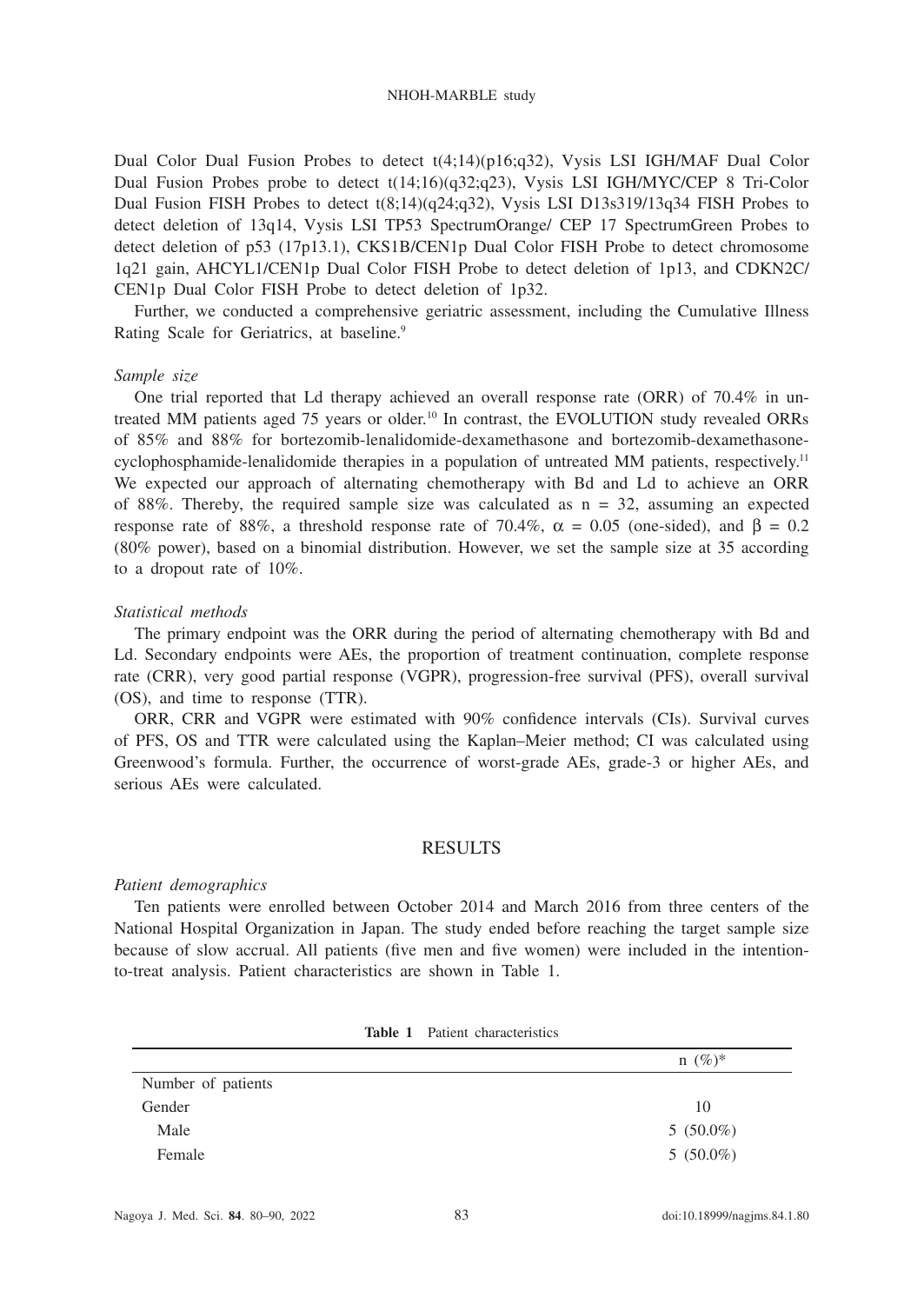| Age (years)                                    | $81(76-85)$         |
|------------------------------------------------|---------------------|
| Durie & Salmon System stage                    |                     |
| П                                              | 2 $(20.0\%)$        |
| Ш                                              | $8(80.0\%)$         |
| International Staging System stage             |                     |
| Ι                                              | $1(10.0\%)$         |
| П                                              | $5(50.0\%)$         |
| Ш                                              | 4 $(40.0\%)$        |
| ECOG Performance Status score                  |                     |
| 1                                              | 3 $(30.0\%)$        |
| $\mathfrak{2}$                                 | 3 $(30.0\%)$        |
| 3                                              | 4 $(40.0\%)$        |
| Serum M protein type                           |                     |
| IgG                                            | 4 $(40.0\%)$        |
| IgA                                            | $5(50.0\%)$         |
| <b>BJP</b>                                     | $1(10.0\%)$         |
| Bone lesion                                    |                     |
| Osteoporosis                                   | 3 $(30.0\%)$        |
| Osteolytic lesions                             | 2 $(20.0\%)$        |
| Extensive bone destruction and major fractures | $5(50.0\%)$         |
| Translocation karyotype/Chromosome abnormality |                     |
| $t(11; 14)(q13; q32)$ , other                  | $1(10.0\%)$         |
| Other                                          | $1(10.0\%)$         |
| Chromosome 13 abnormalities -13/13q-           | $1(10.0\%)$         |
| FISH abnormalities $(n = 9)$                   |                     |
| t(4;14)(p16;q32)                               | 3(33.3%)            |
| t(8;14)(q24;q32)                               | $1(11.1\%)$         |
| t(11; 14)(q13; q32)                            | $2(22.2\%)$         |
| del(17p)                                       | $1(11.1\%)$         |
| del(1p32.3)                                    | $1(11.1\%)$         |
| 1q21 gain                                      | 5(55.6%)            |
| del(13)                                        | $5(55.6\%)$         |
| Other $(n = 3)$                                | $1(33.3\%)$         |
| Serum $\beta$ 2-microglobulin (mg/L)           | $5.3(3.1-9.5)$      |
| Albumin (g/dL)                                 | $3.2(2.5-4.0)$      |
| $Hb$ ( $g/dL$ )                                | $4.4(3.9-4.9)$      |
| Creatinine clearance (mL/min)                  | 45.8 (31.8–66.7)    |
| $Ca$ (mg/dL)                                   | $9.5(7.2-11.3)$     |
| LDH (U/L)                                      | $167(121-253)$      |
| Ratio of bone marrow plasma cells              | 41.6 $(9.0 - 80.4)$ |
| Comorbidity#                                   |                     |
| Vascular                                       | $6(60.0\%)$         |
| Respiratory                                    | 2 $(20.0\%)$        |
| Eyes, ears, nose, throat, and larynx           | 1 $(10.0\%)$        |
|                                                |                     |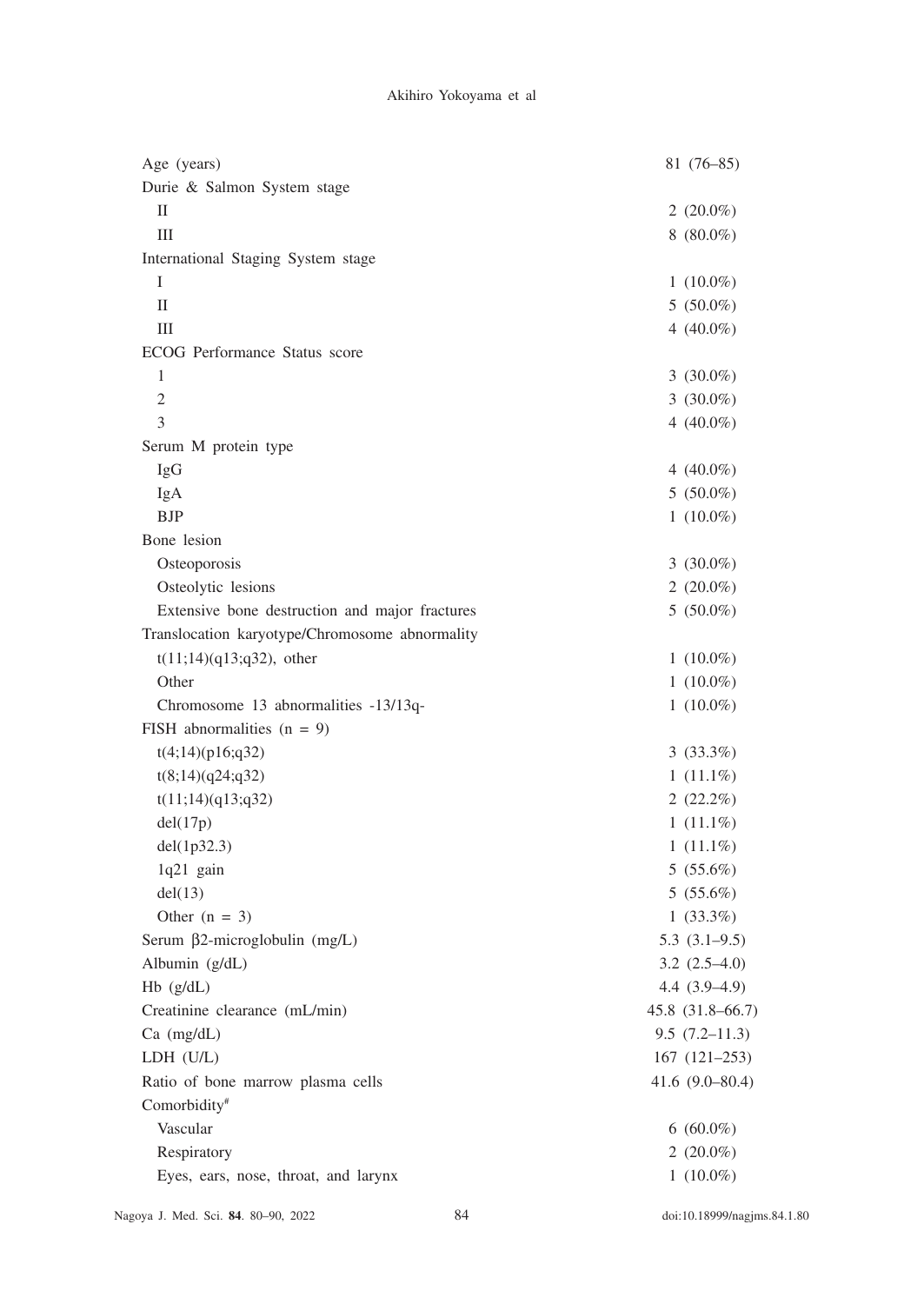| Liver, pancreas, and biliary | $1(10.0\%)$  |
|------------------------------|--------------|
| Renal                        | $5(50.0\%)$  |
| Neurologic                   | $1(10.0\%)$  |
| Endocrine and breast         | 2 $(20.0\%)$ |
| Psychiatric illness          | $1(10.0\%)$  |

\*Data are presented as median (range) or number  $(\%)$ . BJP: Bence Jones proteinuria Ca: calcium ECOG: Eastern Cooperative Oncology Group FISH: fluorescence in situ hybridization Hb: hemoglobin IgA: immunoglobulin A IgG: immunoglobulin G LDH: lactate dehydrogenase # Scores ≥ 2, assessed with the Cumulative Illness Rating Scale-Geriatric during comprehensive

geriatric assessment.

The median age was 81 years (range, 76–85 years). Eight patients (80.0%) had stage III MM according to the Durie and Salmon system. All patients had Eastern Cooperative Oncology Group Performance Status score  $\geq 1$ ; three (30.0%) had score 1, three (30.0%) had score 2, and four  $(40.0\%)$  had score 3. In terms of the serum M protein type, five  $(50.0\%)$ , four  $(40.0\%)$ , and one (10.0%) patients had IgA, IgG, and Bence Jones protein, respectively. In one patient, the translocation karyotype was  $t(11;14)(q13;q32)$ . FISH abnormalities were observed as follows: five patients with 1q21 gain, five with del(13), three with  $t(4;14)(p16;q32)$ , two with  $t(11;14)$  $(q13;q32)$ , one with t $(8;14)(q24;q32)$ , one with del(17p), and one with del(1p32.3). Six patients were categorized into the high-risk subgroup with chromosomal abnormalities:  $t(4;14)$ ,  $t(14;16)$ ,  $del(17p)$ , or 1q21 gain, as determined by the International Myeloma Working Group and Mayo Clinic.<sup>12,13</sup> All patients had bone lesions, and the median serum  $\beta$ 2-microglobulin level of 5.3 mg/L (range 3.1–9.5 mg/L) was high. Among out of the 10 patients, 7 (70.0%) completed the trial planned six treatment of 6 cycles.

The remaining three patients discontinued up to six cycles of Bd therapy, during four cycles of Bd therapy, and after three cycles of Bd therapy. The reasons for early treatment discontinuation were extended treatment interval  $(n = 2)$  and patient request  $(n = 1)$ .

## *Outcomes*

The maximum effect of patient response is shown in Table 2.

**Table 2** Maximum effect of patient response

|                                                                                                    | SCR | <b>CR</b> | VGPR | <b>PR</b> | <b>SD</b>                     | Total $(n)$ | <b>ORR</b> |
|----------------------------------------------------------------------------------------------------|-----|-----------|------|-----------|-------------------------------|-------------|------------|
| Bd/Ld                                                                                              | 3   |           | 2    | 2         | $\mathfrak{D}_{\mathfrak{p}}$ | 10          | 80.0%      |
| Bd: bortezomib-dexamethasone<br>Ld: lenalidomide-dexamethasone<br>sCR: stringent complete response |     |           |      |           |                               |             |            |
| CR: complete response                                                                              |     |           |      |           |                               |             |            |
| VGPR: very good partial response                                                                   |     |           |      |           |                               |             |            |
| PR: partial response                                                                               |     |           |      |           |                               |             |            |
| SD: stable disease                                                                                 |     |           |      |           |                               |             |            |
|                                                                                                    |     |           |      |           |                               |             |            |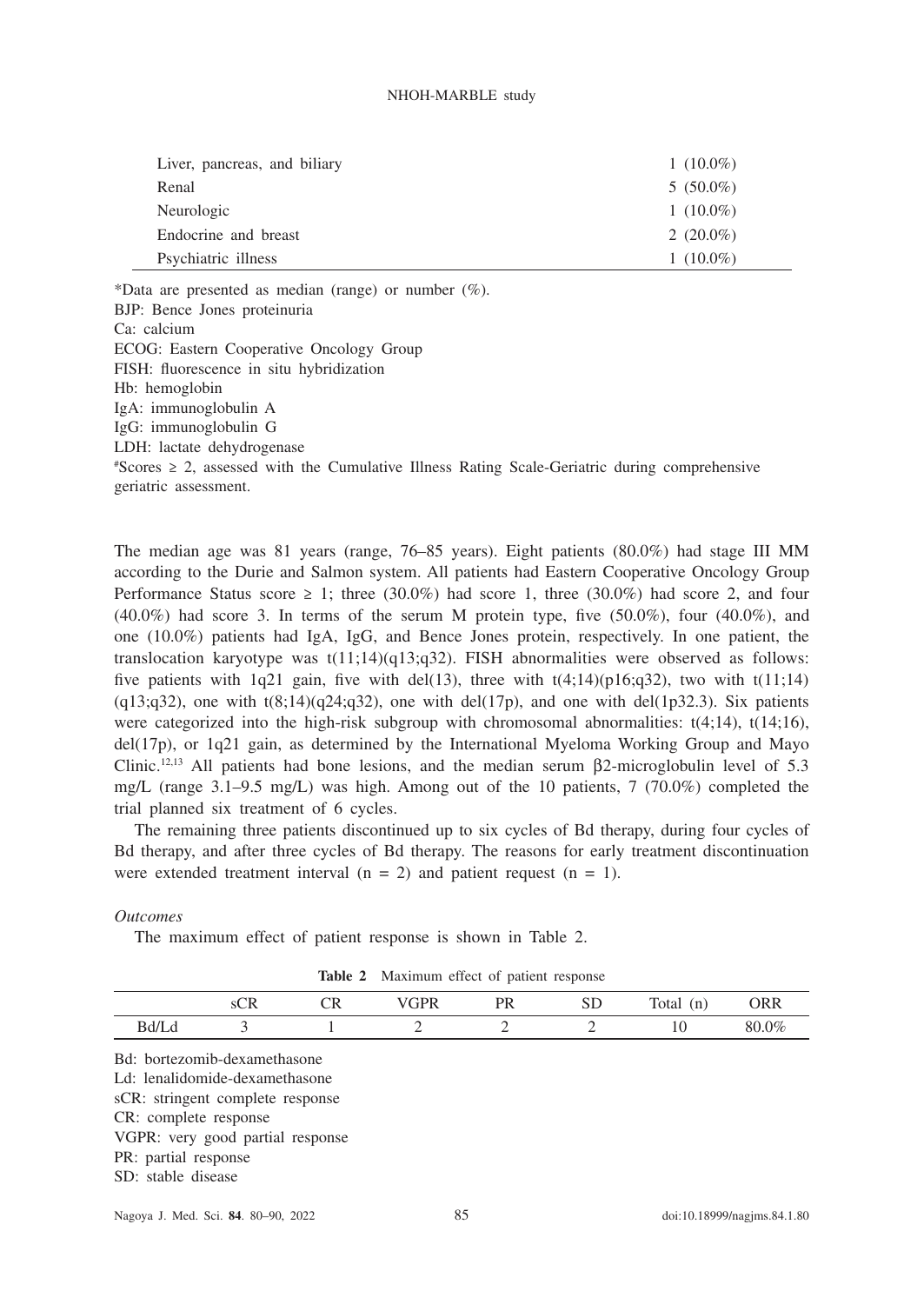Akihiro Yokoyama et al

The ORR was 80.0% (90% CI: 49.3–96.3%), CRR was 40%, and VGPR rate was 20% for Bd/Ld alternating treatment, with seven patients (70.0%) having completed the planned six cycles of study treatment. In two patients, the effect worsened when the treatment was switched from Ld to Bd.

At the cut-off date (January 15, 2018), the median follow-up time was 27 months. The 2-year OS and PFS were 80.0% and 40.0% (95% CI: 40.9–94.6%, 12.3–67.0%), respectively (Fig. 1).



**Fig. 1** Kaplan-Meier curve for overall survival, progression-free survival, and time to response

Four out of six patients with relapse or disease progression received the first salvage therapy with immunomodulatory drugs (IMiDs). Moreover, two patients additionally received second salvage therapy with IMiDs or bortezomib. Regarding the response time, the probability at 10 months was 20.0% (95% CI: 3.1–47.5%). Three patients from the high-risk subgroup died during the follow-up period due to myeloma.

Of the total 10 patients, 8 had AEs of grade 3 or higher, the most common of which were hematologic toxicities, such as anemia, lymphocyte count decrease, neutropenia, platelet count decrease, and white blood cell decrease, as shown in Table 3. Grade 4 AEs of neutropenia, lymphocyte count decrease, platelet count decrease, and white blood cell decrease were observed in one patient during cycle 4 of Bd therapy.

| <b>Table 3</b> Adverse events of grade 3 of filore |      |  |                                     |  |                                  |  |          |  |             |  |  |  |
|----------------------------------------------------|------|--|-------------------------------------|--|----------------------------------|--|----------|--|-------------|--|--|--|
| Cycle                                              |      |  | $1 \qquad \qquad 2 \qquad \qquad 3$ |  |                                  |  | $\sim$ 4 |  | $5^{\circ}$ |  |  |  |
|                                                    | Bd - |  |                                     |  | Ld Bd Ld Bd Ld Bd Ld Bd Ld Bd Ld |  |          |  |             |  |  |  |
|                                                    | 10   |  |                                     |  | 10 10 10 10 9 9 8 8 8 7 7        |  |          |  |             |  |  |  |

Table 3 Adverse events of grade 3 or mo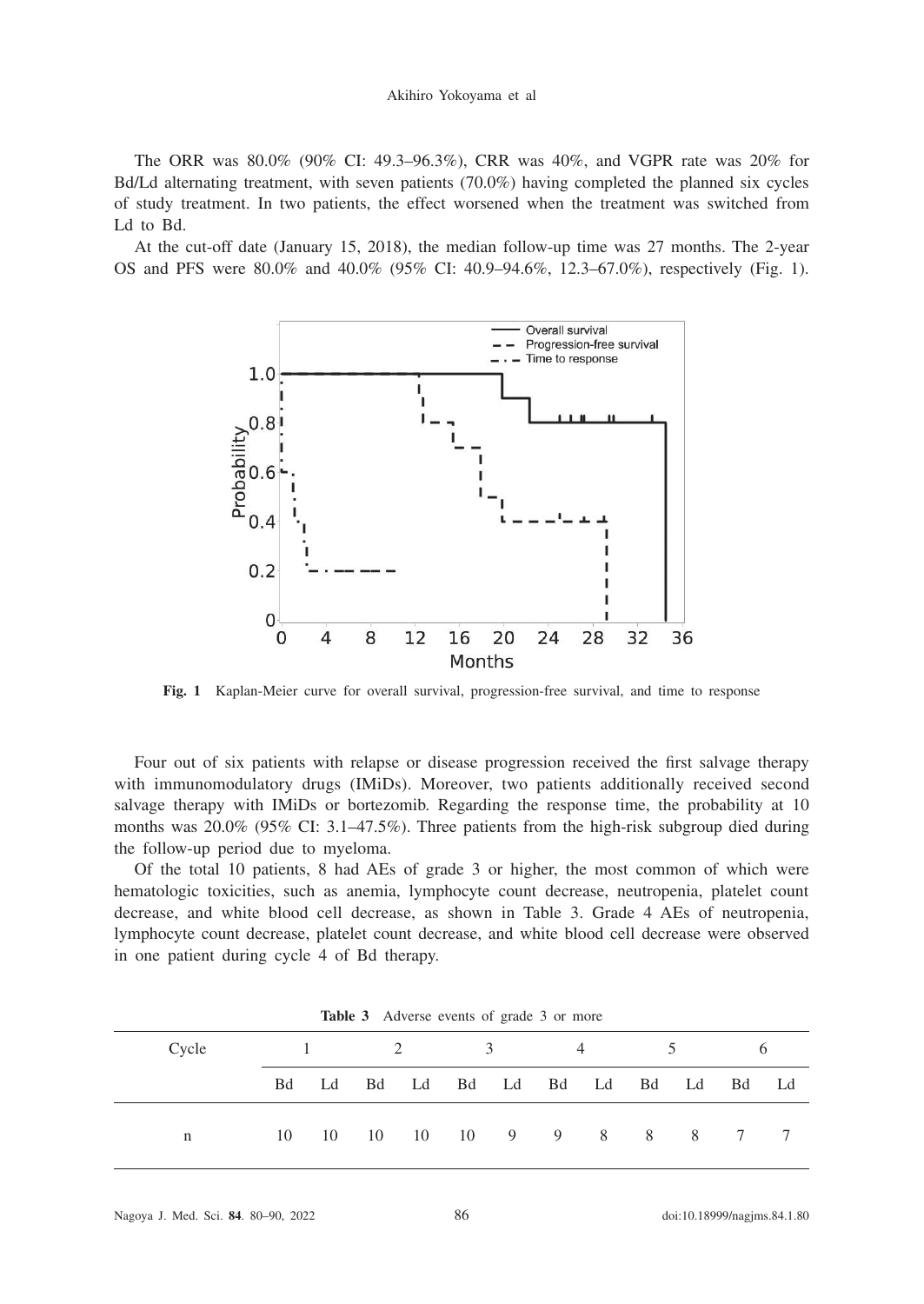| Anemia                                     | $\mathfrak{Z}$   | $1 -$            | $\overline{2}$   |                  | $1\qquad1$       | $\overline{0}$   | $\mathbf{1}$     | $\boldsymbol{0}$ | $\boldsymbol{0}$ | $\boldsymbol{0}$ | $\boldsymbol{0}$ | $\boldsymbol{0}$ |
|--------------------------------------------|------------------|------------------|------------------|------------------|------------------|------------------|------------------|------------------|------------------|------------------|------------------|------------------|
| Diarrhea                                   | $\boldsymbol{0}$ | $\boldsymbol{0}$ | $\,1$            | $\boldsymbol{0}$ | $\boldsymbol{0}$ | $\boldsymbol{0}$ | $\boldsymbol{0}$ | $\boldsymbol{0}$ | $\boldsymbol{0}$ | $\boldsymbol{0}$ | $\boldsymbol{0}$ | $\boldsymbol{0}$ |
| Nausea                                     | $\boldsymbol{0}$ | $\,1\,$          | $\boldsymbol{0}$ | $\boldsymbol{0}$ | $\boldsymbol{0}$ | $\boldsymbol{0}$ | $\boldsymbol{0}$ | $\boldsymbol{0}$ | $\boldsymbol{0}$ | $\boldsymbol{0}$ | $\boldsymbol{0}$ | $\boldsymbol{0}$ |
| Infections,<br>infestations, and<br>others | $\boldsymbol{0}$ | $\boldsymbol{0}$ | $\boldsymbol{0}$ | $\boldsymbol{0}$ | $\boldsymbol{0}$ | $\boldsymbol{0}$ | $\,1$            | $\boldsymbol{0}$ | $\boldsymbol{0}$ | $\boldsymbol{0}$ | $\boldsymbol{0}$ | $\boldsymbol{0}$ |
| Lymphocyte count<br>decrease               | $\mathbf{1}$     | $\overline{2}$   | $\overline{0}$   | $\overline{2}$   | $\boldsymbol{0}$ | $\boldsymbol{0}$ | $\mathbf{1}$     | $\boldsymbol{0}$ | $\boldsymbol{0}$ | $\boldsymbol{0}$ | $\boldsymbol{0}$ | $\,1\,$          |
| Neutropenia                                | $\overline{2}$   | $\boldsymbol{0}$ | $\,1\,$          | $\,1$            | $\,1\,$          | $\,1$            | $\,1$            | $\boldsymbol{0}$ | $\boldsymbol{0}$ | $\boldsymbol{0}$ | $\boldsymbol{0}$ | $\boldsymbol{0}$ |
| Platelet count<br>decrease                 | $\mathbf{1}$     | $\,1$            | $\boldsymbol{0}$ | $\boldsymbol{0}$ | $\boldsymbol{0}$ | $\boldsymbol{0}$ | $1\,$            | $\boldsymbol{0}$ | $\boldsymbol{0}$ | $\boldsymbol{0}$ | $\boldsymbol{0}$ | $\boldsymbol{0}$ |
| White blood cell<br>count decrease         | $1\,$            | $\,1$            | $\,1\,$          | $\,1$            | $\,1\,$          | $1\,$            | $\,1$            | $\boldsymbol{0}$ | $\boldsymbol{0}$ | $\boldsymbol{0}$ | $\boldsymbol{0}$ | $\mathbf{0}$     |
| Anorexia                                   | $\mathbf{0}$     | $\boldsymbol{0}$ | $\boldsymbol{0}$ | $\boldsymbol{0}$ | $\overline{0}$   | $\overline{0}$   | $\mathbf{1}$     | $\overline{0}$   | $\theta$         | $\boldsymbol{0}$ | $\boldsymbol{0}$ | $\boldsymbol{0}$ |
| Hypokalemia                                | $\overline{0}$   | $\mathbf{0}$     | $\mathbf{1}$     | $\mathbf{2}$     | $\,1$            | $\mathbf{1}$     | $\overline{0}$   | $\boldsymbol{0}$ | $\boldsymbol{0}$ | $\boldsymbol{0}$ | $\boldsymbol{0}$ | $\boldsymbol{0}$ |
| Hyponatremia                               | $\mathbf{1}$     | $\boldsymbol{0}$ | $\boldsymbol{0}$ | $\boldsymbol{0}$ | $\boldsymbol{0}$ | $\boldsymbol{0}$ | $\boldsymbol{0}$ | $\boldsymbol{0}$ | $\boldsymbol{0}$ | $\boldsymbol{0}$ | $\boldsymbol{0}$ | $\boldsymbol{0}$ |
| Back pain                                  | $\,1$            | $\boldsymbol{0}$ | $\boldsymbol{0}$ | $\boldsymbol{0}$ | $\boldsymbol{0}$ | $\boldsymbol{0}$ | $\boldsymbol{0}$ | $\boldsymbol{0}$ | $\boldsymbol{0}$ | $\boldsymbol{0}$ | $\boldsymbol{0}$ | $\boldsymbol{0}$ |
| Bone pain                                  | $\,1\,$          | $\boldsymbol{0}$ | $\boldsymbol{0}$ | $\boldsymbol{0}$ | $\boldsymbol{0}$ | $\boldsymbol{0}$ | $\boldsymbol{0}$ | $\boldsymbol{0}$ | $\boldsymbol{0}$ | $\boldsymbol{0}$ | $\boldsymbol{0}$ | $\boldsymbol{0}$ |

Two patients experienced unexpected serious AEs; one had grade 2 arthralgia and the other grade 3 musculoskeletal and connective tissue disorders. The former was diagnosed as osteoarthritis of the hip; subsequently, bortezomib on day 22 was omitted, and the patient recovered after undergoing joint arthroplasty. The latter was diagnosed as a fracture of the right femoral neck and was resolved with an arthroplasty. We discontinued the study treatment for the latter patient.

In terms of its association with the number of treatment cycles, the number of AEs of grade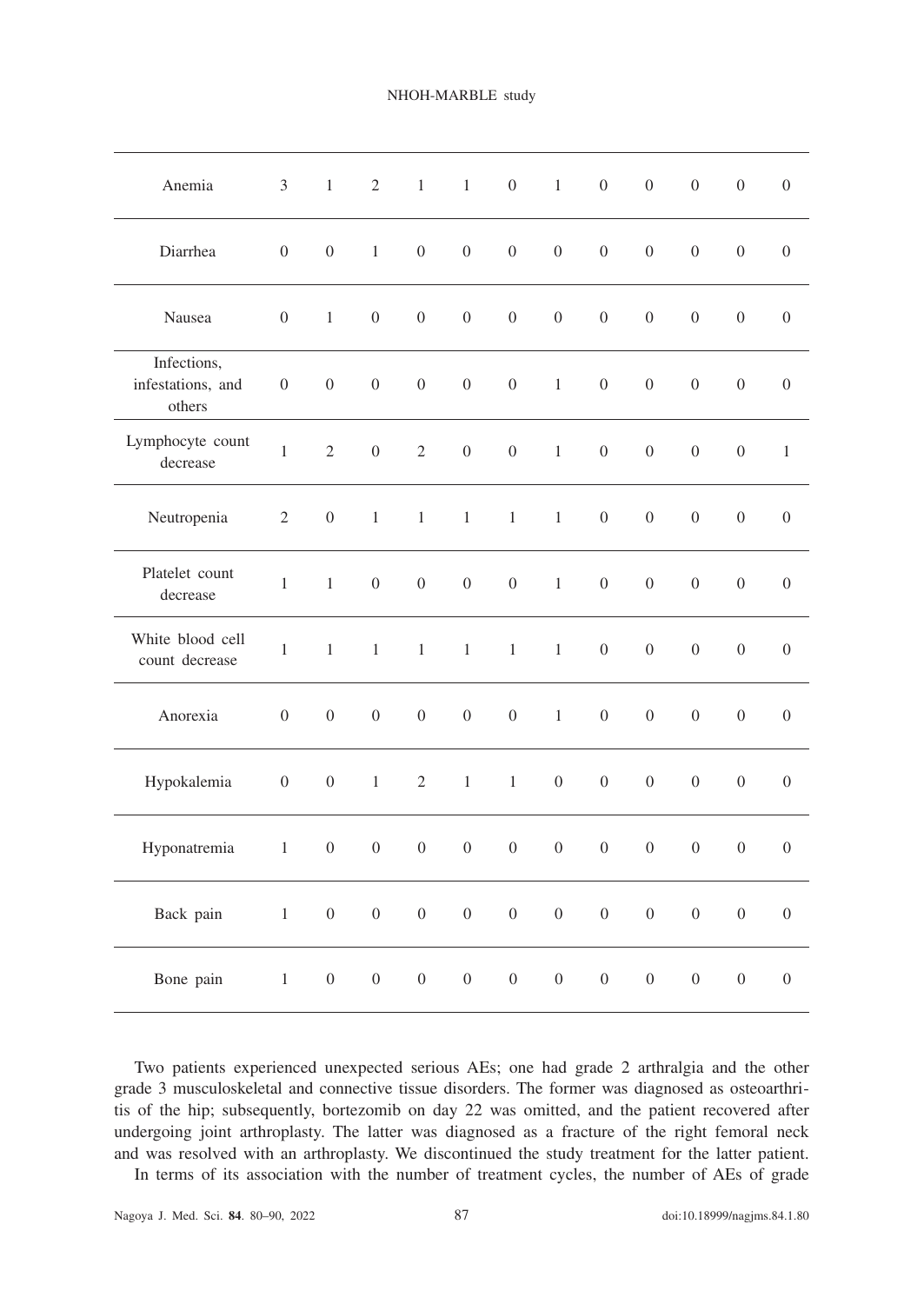3 or higher decreased after cycle 4 of Ld treatment, and only one case of lymphocyte count decrease occurred at cycle 6 of Ld treatment.

# DISCUSSION AND CONCLUSION

In the present study, we evaluated the feasibility and efficacy of alternating Bd and Ld treatments in elderly patients with NDMM.

We hypothesized that the study treatment would be effective because patients would receive first-line therapy with drugs of different mechanisms of action during each cycle; this would suppress the myeloma cells while reducing severe toxicity. Our results did not support the hypothesis in terms of efficacy, as the ORR, the primary endpoint, was 80.0% in this study, and its lower limit of 90% CI was below the threshold value of 70.4%. However, the 2-year PFS and OS of 40.0% and 80.0%, respectively, were comparable to those reported in elderly patients in the FIRST trial<sup>14</sup> or the UPFRONT study,<sup>15</sup> despite this MARBLE trial having 55.6% of patients with high-risk cytogenetics. Further, with respect to toxicity, the incidence of hematologic and non-hematologic AEs or serious AEs was similar to that reported previously.<sup>7,14</sup> Because Ld was approved in our country after the start of this study, it was not possible to enroll the planned number of patients in this study, and the study was discontinued early.

All patients received at least three cycles of Bd/Ld treatment, and 70.0% of them completed six cycles (54 weeks), suggesting that this study treatment was well-tolerated even in elderly patients with MM.<sup>7</sup> Further, considering that our study was aimed at patients aged over 75 years and that 70.0% of these patients completed the study treatment, our results for AEs are better than those reported in previous studies with elderly patients.<sup>7,14</sup>

Moreover, the treatment of patients aged 75 years or more needs to be optimized. Although the number of subjects was too small to draw any conclusions from this study, the alternating chemotherapy strategy based on a combination of proteasome inhibitors and IMiDs still has the potential to become one of the treatment options for elderly MM patients. This strategy can be applied in combination with anti-CD38 monoclonal antibodies.

The Bd/Ld alternating therapy is widely indicated in patients with standard-risk (other than high-risk subgroup), who face difficulty in using a combination of proteasome inhibitors and IMiDs owing to AEs and who can visit the hospital to receive Bd therapy once a week.

To summarize, the study suggests that alternating Bd/Ld treatment might be tolerable in elderly patients with NDMM; however, its efficacy was not determined because the number of patients was smaller than planned.

# AUTHOR CONTRIBUTIONS

AY and AK equally contributed to this work.

## ACKNOWLEDGEMENTS

This study was supported by an operating expense grant for research from the National Hospital Organization.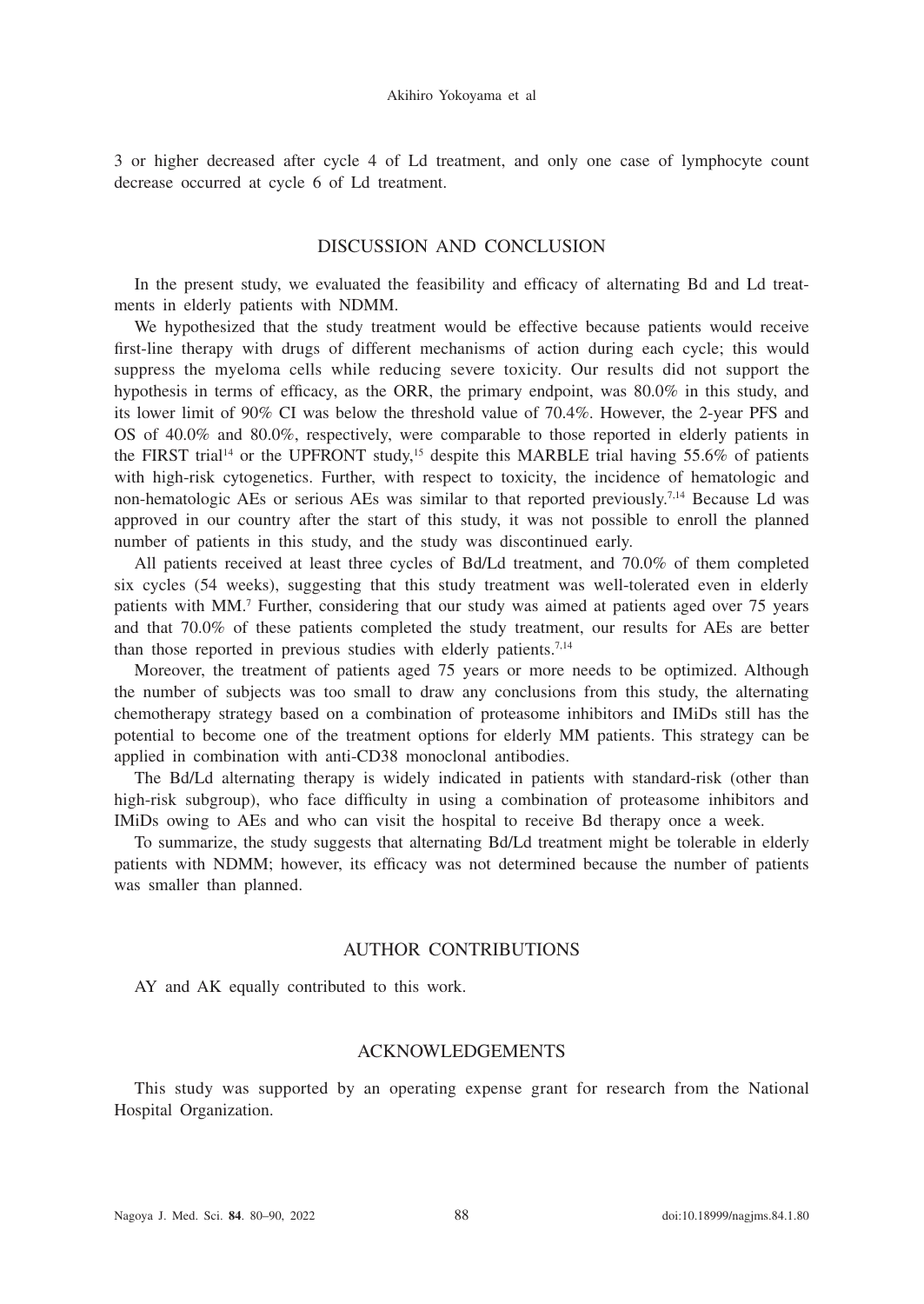## DECLAR ATIONS

### *Statement of ethics*

Written informed consent was obtained from every participant in the study.

This trial was approved by the Central Ethics Review Committee for Clinical Research of the National Hospital Organization on July 20, 2014 (H26-0320002).

#### *Conflicts of interest statement*

AK reports personal fees from Bayer Yakuhin, Ltd., as a member of the independent data monitoring committee of clinical trials outside the submitted work. KS received research funding from Ono Pharmaceutical, MSD, Celgene, AbbVie, Takeda Pharmaceutical, Sanofi, Bristol-Myers Squibb, Daiichi Sankyo, Janssen, Novartis, Alexion Pharma, and GlaxoSmithKline and received honoraria from Ono Pharmaceutical, Celgene, Takeda Pharmaceutical, and Bristol-Myers Squibb. The other authors have no conflicts of interest to declare.

## *Funding sources*

This study was supported by an operating expense grant for research from the National Hospital Organization.

# **REFERENCES**

- 1 Munshi NC, Longo DL, Anderson KC. Plasma cell disorders. In: *Harrison's Principles of Internal Medicine*. 20th ed. New York:McGraw-Hill Medical;2018:793.
- 2 Brenner H, Gondos A, Pulte D. Recent major improvement in long-term survival of younger patients with multiple myeloma. *Blood*. 2008;111:2521–2526. doi:10.1182/blood-2007-08-104984.
- 3 San Miguel JF, Schlag R, Khuageva NK, et al. Bortezomib plus melphalan and prednisone for initial treatment of multiple myeloma. *N Engl J Med*. 2008;359:906–917. doi:10.1056/NEJMoa0801479.
- 4 Facon T, Dimopoulos MA, Dispenzieri A, et al. Final analysis of survival outcomes in the phase 3 FIRST trial of up-front treatment for multiple myeloma. *Blood*. 2018;131:301–310. doi:10.1182/ blood-2017-07-795047.
- 5 Niesvizky R, Flinn IW, Rifkin R, et al. Community-based phase IIIB trial of three UPFRONT bortezomibbased myeloma regimens. *J Clin Oncol*. 2015;33:3921–3929. doi:10.1200/JCO.2014.58.7618.
- 6 O'Donnell EK, Laubach JP, Yee AJ, et al. A phase 2 study of modified lenalidomide, bortezomib and dexamethasone in transplant-ineligible multiple myeloma. *Br J Haematol*. 2018;182:222–230. doi:10.1111/ bjh.15261.
- 7 Mateos MV, Martínez-López J, Hernández MT, et al. Sequential vs alternating administration of VMP and Rd in elderly patients with newly diagnosed MM. *Blood*. 2016;127:420–425. doi:10.1182/blood-2015-08-666537.
- 8 Yokoyama A, Kada A, Saito AM, et al. Phase II Study of Treatment for Newly Diagnosed Multiple Myeloma Patients Over 75 Years Old with Alternating Bortezomib/dexamethasone and Lenalidomide/dexamethasone: the MARBLE Trial. *Acta Med Okayama*. 2019;73(6):547–552. doi:10.18926/AMO/57722.
- 9 Tucci A, Ferrari S, Bottelli C, et al. A comprehensive geriatric assessment is more effective than clinical judgment to identify elderly diffuse large cell lymphoma patients who benefit from aggressive therapy. *Cancer*. 2009;115(19):4547–4553. doi:10.1002/cncr.24490.
- 10 Vesole DH, Jacobus S, Rajkumar SV, et al. Lenalidomide plus low-dose dexamethasone (Ld): Superior one- and two-year survival regardless of age compared to lenalidomide plus high-dose dexamethasone (LD). *Blood*. 2010;116:abstract 308. doi:10.1182/blood.V116.21.308.308.
- 11 Kumar S, Flinn I, Richardson PG, et al. Randomized, multicenter, phase 2 study (EVOLUTION) of combinations of bortezomib, dexamethasone, cyclophosphamide, and lenalidomide in previously untreated multiple myeloma. *Blood*. 2012;119:4375–4382. doi:10.1182/blood-2011-11-395749.
- 12 Palumbo A, Avet-Loiseau H, Oliva S, et al. Revised International Staging System for Multiple Myeloma: A Report From the International Myeloma Working Group. *J Clin Oncol*. 2015;33:2863–2869. doi:10.1200/ JCO.2015.61.2267.
- 13 Dingli D, Ailawadhi S, Bergsagel PL, et al. Therapy for relapsed multiple myeloma: Guidelines from the